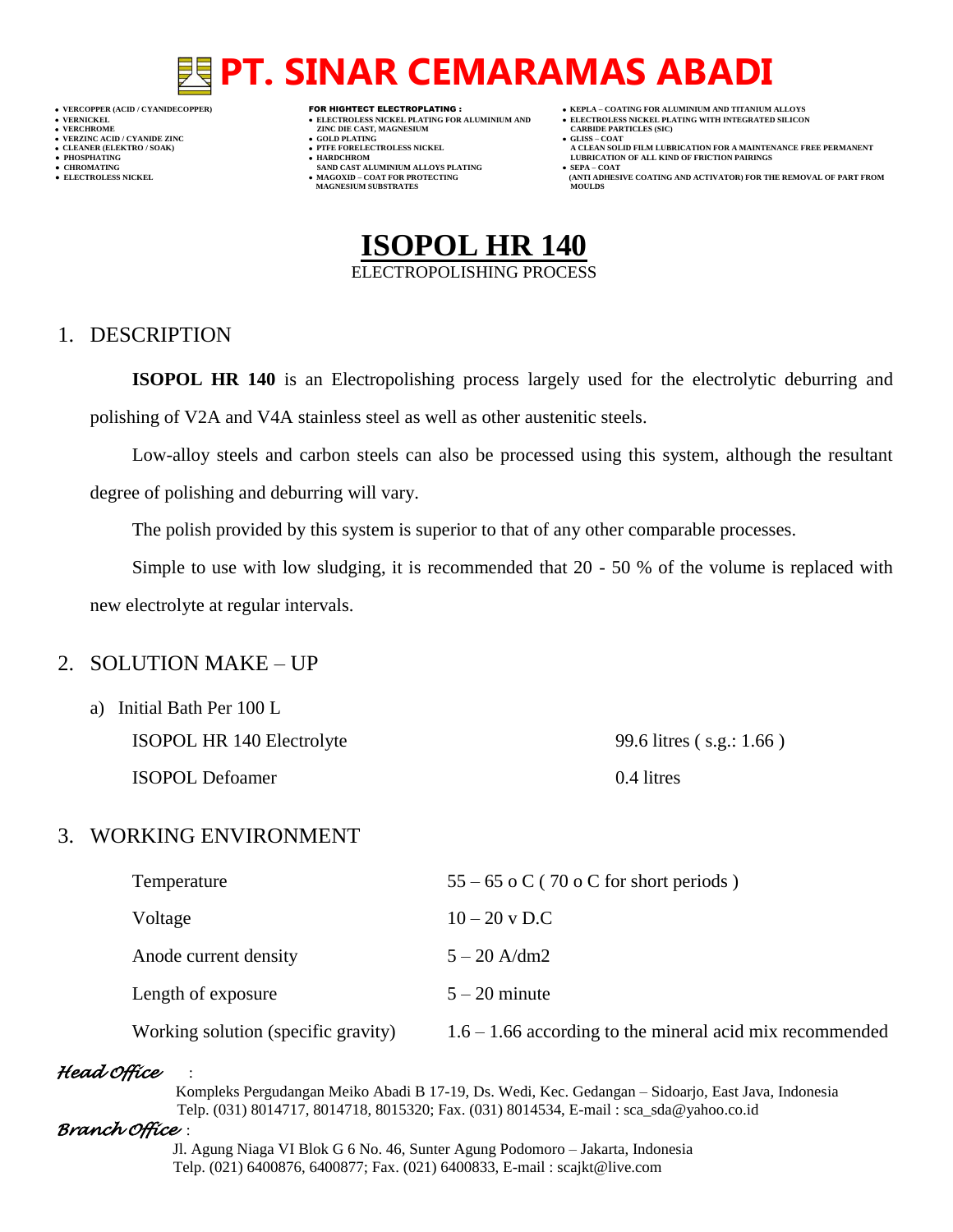- 
- 
- 

- **VERNICKEL ELECTROLESS NICKEL PLATING FOR ALUMINIUM AND ELECTROLESS NICKEL PLATING WITH INTEGRATED SILICON VERT AND AGNESIUM CARBIDE PARTICLES (SILISS = COLD PLATING)**
- **VERZINC ACID / CYANIDE ZINC GOLD PLATING GLISS – COAT**
	-
- **● CHROMATING SAND CAST ALUMINIUM ALLOYS PLATING SEPA – COAT MAGNESIUM SUBSTRATES MOULDS**
- **VERCOPPER (ACID / CYANIDECOPPER)** FOR HIGHTECT ELECTROPLATING :  **KEPLA – COATING FOR ALUMINIUM AND TITANIUM ALLOYS**
	-
- **CLEANER (ELEKTRO / SOAK) PTFE FORELECTROLESS NICKEL A CLEAN SOLID FILM LUBRICATION FOR A MAINTENANCE FREE PERMANENT ● PHOSPHATING HARDCHROM LUBRICATION OF ALL KIND OF FRICTION PAIRINGS**
- **● ELECTROLESS NICKEL MAGOXID – COAT FOR PROTECTING (ANTI ADHESIVE COATING AND ACTIVATOR) FOR THE REMOVAL OF PART FROM**

# 4. REQUIRED EQUIPMENT

- a) Tank material Steel tanks with lead or plastic lining. Plastic tank can be use for smaller volumes. Please contact our technical department.
- b) Heating The electrolyte can be heated either directly or indirectly (preffered) if direct heating is employed, provision must be made for thorough agitation to prevent local overheating of the bath heaters. Satisfactory bath movement can be achieved by using small mechanical agitators.

Bath heaters should be made of teflon-coated stainless steel or porcelain.

- c) Cathode material The process is anodic, i.e. the components to be polished are connected to the anode. The cathodes used are stainless steel sheets attached to the cathode bars ( Nickel-plated Copper ) with copper brackets outside the electrolyte.
- d) Agitation Gentle air injection resp. mechanical, device (S)

 $(2 - 3$  m/minute) must be provided.

- e) Filtration Not required.
- f) Racks Because of the high current densities involved in electropolishing, good contact is absolutely essential. Burning at the contact points can quickly occur dependent on contact and current density.

Racks should be made of copper with copper or titanium clamps. As titanium clamps can attain very high temperatures, the electrolyte may be affected if local overheating becomes excessive. Please pay close attention to crosssections.

- g) Material removal For standard stainless steels, material removal is approximately  $1 1.5$ my/minute at a current density of 10 A/dm2.
- h) Bath load A bath load of 1 A/litre must never be exceeded. A bath load of  $0.5 0.7$ A/litre is considered average.

# *Head Office* :

 Kompleks Pergudangan Meiko Abadi B 17-19, Ds. Wedi, Kec. Gedangan – Sidoarjo, East Java, Indonesia Telp. (031) 8014717, 8014718, 8015320; Fax. (031) 8014534, E-mail : sca\_sda@yahoo.co.id

# *Branch Office* :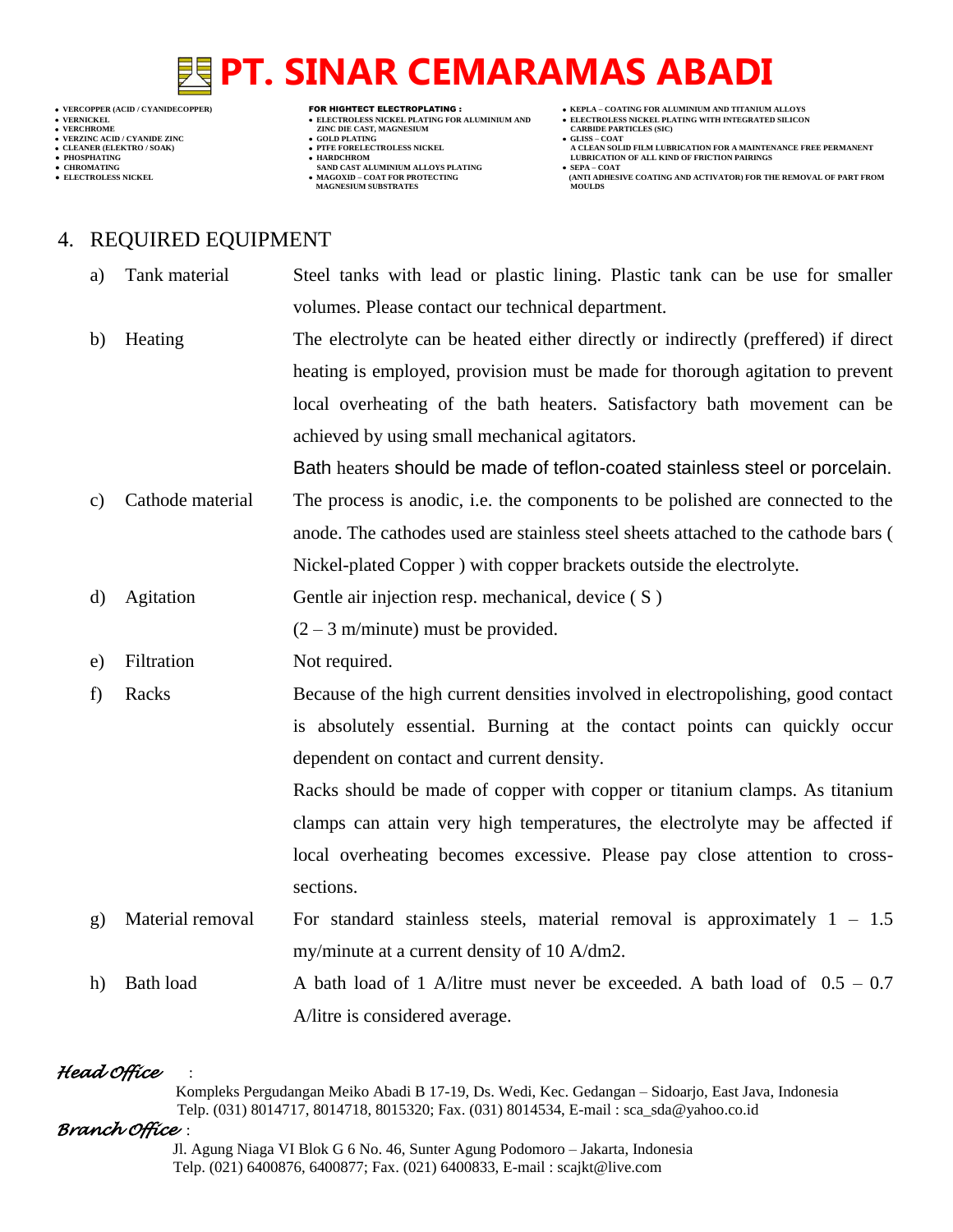- 
- 
- 

- **VERNICKEL ELECTROLESS NICKEL PLATING FOR ALUMINIUM AND ELECTROLESS NICKEL PLATING WITH INTEGRATED SILICON VERT AND AGNESIUM CARBIDE PARTICLES (SILISS = COLD PLATING)**
- **VERZINC ACID / CYANIDE ZINC GOLD PLATING GLISS – COAT**
	-
- **● CHROMATING SAND CAST ALUMINIUM ALLOYS PLATING SEPA – COAT MAGNESIUM SUBSTRATES**
- **VERCOPPER (ACID / CYANIDECOPPER)** FOR HIGHTECT ELECTROPLATING :  **KEPLA – COATING FOR ALUMINIUM AND TITANIUM ALLOYS**
	-
- **CLEANER (ELEKTRO / SOAK) PTFE FORELECTROLESS NICKEL A CLEAN SOLID FILM LUBRICATION FOR A MAINTENANCE FREE PERMANENT ● PHOSPHATING HARDCHROM LUBRICATION OF ALL KIND OF FRICTION PAIRINGS** 
	- **ELECTROLESS AND ACTIVATOR) FOR THE REMOVAL OF PART FROM (ANTI ADHESIVE COATING AND ACTIVATOR) FOR THE REMOVAL OF PART FROM**
	- i) Cooling Some form of cooling must be provided if the bath is used without interruption. Temperatures above 70 o C can destroy the electrolyte.
		- j) Consumption Consumption of ISOPOL HR 140 is around  $20 30$  kg per 10 k Ah. Please ensure that used electrolyte on polished components and racks is not allowed to return to the bath. Allowing such electrolyte to drip back into the tanks is inadvisable as this solution is saturated.

# 5. ISOPOL HR 140 DEFOAMER

A layer of foam may form on the surface of the bath according to working conditions ( High temperatures as well as high A/litre loads ).

If this foam is considered undesirable (adhering to components on removal from the bath), we recommend the addition of ISOPOL HR 140 Defoamer. To prevent excess amounts, the defoamer should be applied to the surface of the bath using a spray bottle.

Regular, gentle application will prevent the formation of layer of foam.

# 6. PRETREATMENT

For perfect, clean polishing results, all components must be clean and, most importantly, free of grease prior to being placed in the bath.

If this precaution is not taken, polishing will be inconsistent. Additionally, residues collecting on the surface of the bath will adhere to components when the latter are lifted out of the bath. These residues are difficult to remove.

The ISOPOL HR 140 process features a very long solution life. Fresh baths are normally unnecessary; it is advisable to replace  $20 - 50$  % of the electrolyte with fresh solution at regular intervals.

### *Head Office* :

 Kompleks Pergudangan Meiko Abadi B 17-19, Ds. Wedi, Kec. Gedangan – Sidoarjo, East Java, Indonesia Telp. (031) 8014717, 8014718, 8015320; Fax. (031) 8014534, E-mail : sca\_sda@yahoo.co.id

### *Branch Office* :